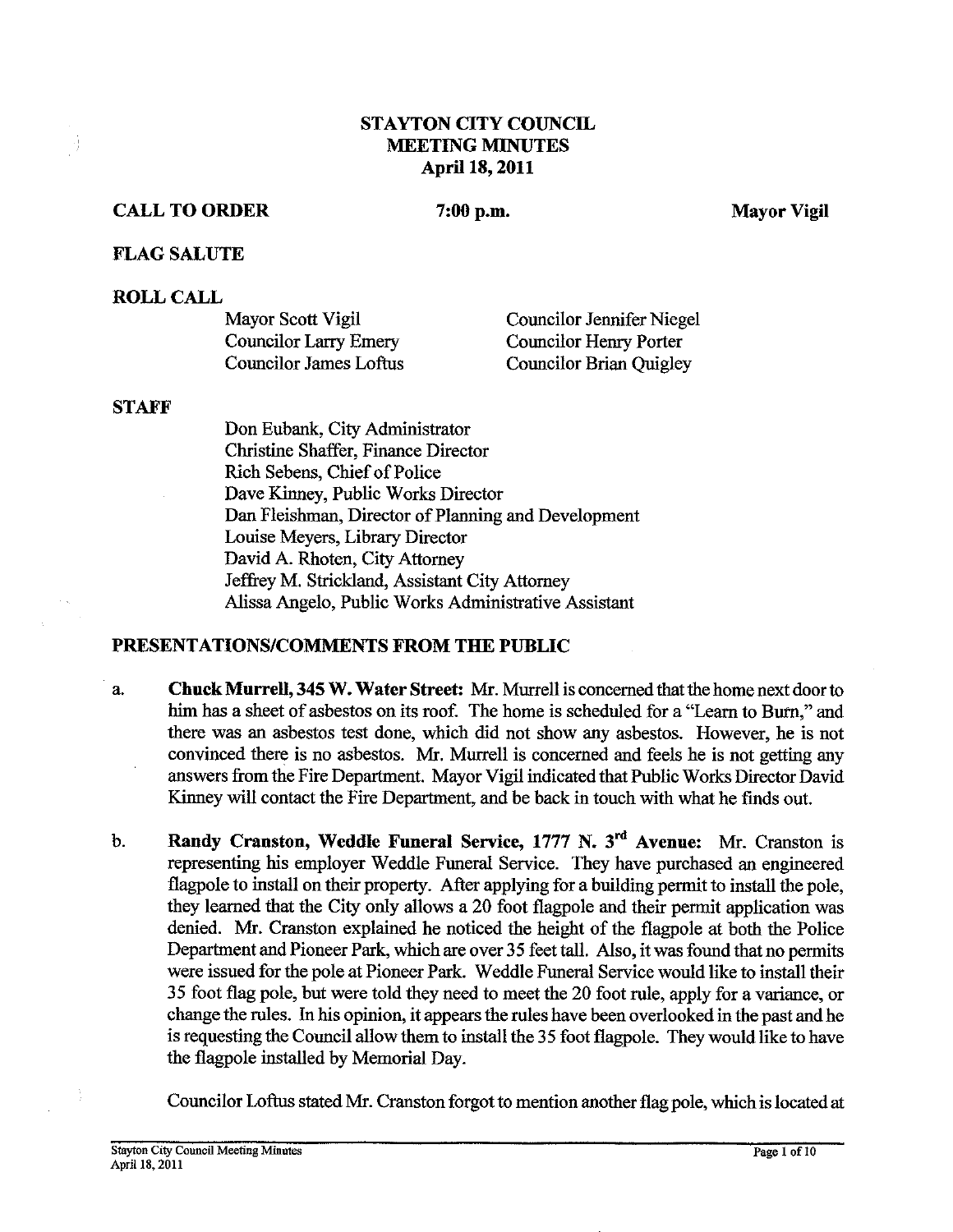the Gardner House. He is sure it the Gardner House's flagpole is approximately 35 feet tall, and was engineered. Councilor Loftus asked that the Weddle Funeral Service flagpole be added for discussion under New Council Business.

- c. **Gary Rychard, North Santiam School District:** Mr. Rychard spoke on behalf of the North Santiam School District in support of Ordinance No. 934. Councilor Quigley asked if the School District had approached the vendor who sells these items directly. Mr. Rychard stated it was his understanding that contact had been made by Methbusters and many concerned parents, who were met with resistance from the vendor.
- d. **SPOTLIGHT -Friends of the Pool Update:** Mary Wallace spoke about the lift chair and it will be delivered on Friday, April 22. Ms. Wallace presented Finance Director Christine Shaffer with a check for the purchase of the chair and gave members of the Council and staff a letter from the Friends of the Pool.
- e. **PRESENTATION Bethel Excavating, Santiam Park Work, and Santiam Park Progress Report:** Ms. Angelo gave the Council an update on the Santiam Park Poured-in-Place Playground Surfacing Project. This project is part of an improvements project at Santiam Park, funded by grants and donations from local companies. One of these local donors is Bethel Excavating, who assisted with the removal of the hog fuel from Santiam Park and with installation and compaction of the gravel base. The Parks and Recreation Board and Ms. Angelo presented Bethel Excavating with a certificate of appreciation for their donation of \$8,680 toward the Santiam Park Improvements Project.

The next items to be completed at Santiam Park include a new picnic shelter, a unisex restroom building, additional decorative lighting, and benches, tables, and trash receptacles.

Currently, the Parks and Recreation Board and staff are working on a Pioneer Park Improvements Project. Over the next year, the Board and staff will be working with a landscape architect and holding community meetings to gather input on what they would like to see at Pioneer Park. An application to the Oregon Parks and Recreation Department Local Government Grant program will be submitted in April 2012, as well as foundation grant applications over the next year.

Parks and Recreation Board member Griffin Green spoke about the street tree planting donation of \$2,000 per year for the next four years made by Gerry and DeeAnn Aboud. Board members and Public Works employee Michael Bradley visited homes in the Quail Run subdivision last fall, offering trees to homeowners at no cost to them. While only seven trees were distributed, all who received trees have been very pleased with the whole process. The Board plans to begin distributing trees this summer, for planting in the fall.

#### **ANNOUNCEMENTS**

#### a. **Additions to the Agenda:** None.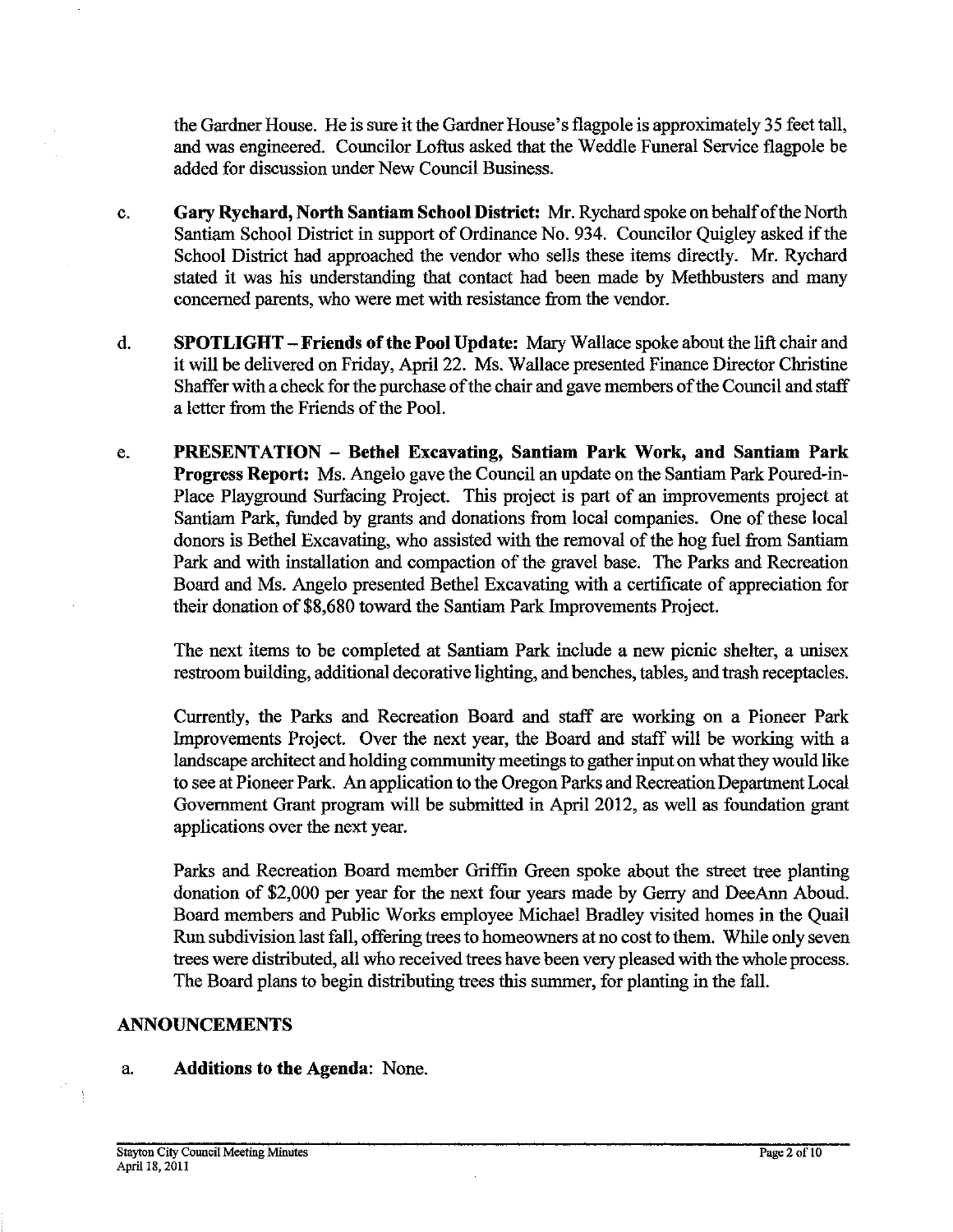b. **Declaration of Ex Parte Contacts, Conflict of Interest, Bias, etc.:** Councilor Niegel indicated that from time to time she works with the telephone company, but feels she can make an unbiased decision on the PEG Commission report. Also, Councilor Niegel stated she assisted Sergeant Meeks with the first draft of Drug Paraphernalia ordinance. However, she has been informed that it has been modified many times since she first assisted and feels she can make an unbiased decision on this topic.

## **CONSENT AGENDA**

Councilor Loftus requested that Resolution No. 868 "Let's Move" be pulled from the Consent Agenda.

## a. **City Council Meeting Minutes of March 21,2011**

**MOTION:** From Councilor Loftus, seconded by Councilor Emery, to approve the City Council Meeting Minutes of March 21,201 1. **Motion passed 5:O.** 

b. **Resolution No. 868 "Let's Move":** Mr. Kinney provided an explanation of the Let's Move program. He explained the five categories of the program and how the City is already doing activities that fit into many of them. Currently, the City offers a community garden and a site for the School District to provide their summer lunch program. Parks and Recreation Board member Cherie Douglas spoke about the epidemic of obesity in the United States and how the Let's Move program is working to encourage change.

Councilor Quigley questioned what actions the City is agreeing to if they participate in the program. He believes while this is a good program, the Council should be sure of the requirements of the program prior to approval. He noted the City must choose one action item in each of the five categories to carry out. Councilor Quigley mentioned items to be carried out such as launching a city website with information for parents on healthy living, and wondered who on City staffwill be responsible for this. He also expressed concern with the food sewed at town hall fonuns which includes cookies and punch. Councilor Loftus agreed, stating food served at Executive Sessions would also be considered junk food according to this. Councilor Quigley stated he believes it's good to encourage people to be active and stay active, but encouraged the Council to look at the Let's Move website before making a decision on the Resolution.

Ms. Douglas explained the action items Councilor Quigley mentioned are examples of things a city can do, but are not a requirement of the program. The City can choose to implement the program in whatever way is easiest. She continued that this would be an opportunity to offer healthier options at City meetings and the Pool.

Councilor Loftus stated this is about personal responsibility, personal choices. He feels this program is telling people how to eat. He continued that if this Resolution were in effect and he walked over to the Police Department and there were donuts, they would be in violation of this Resolution.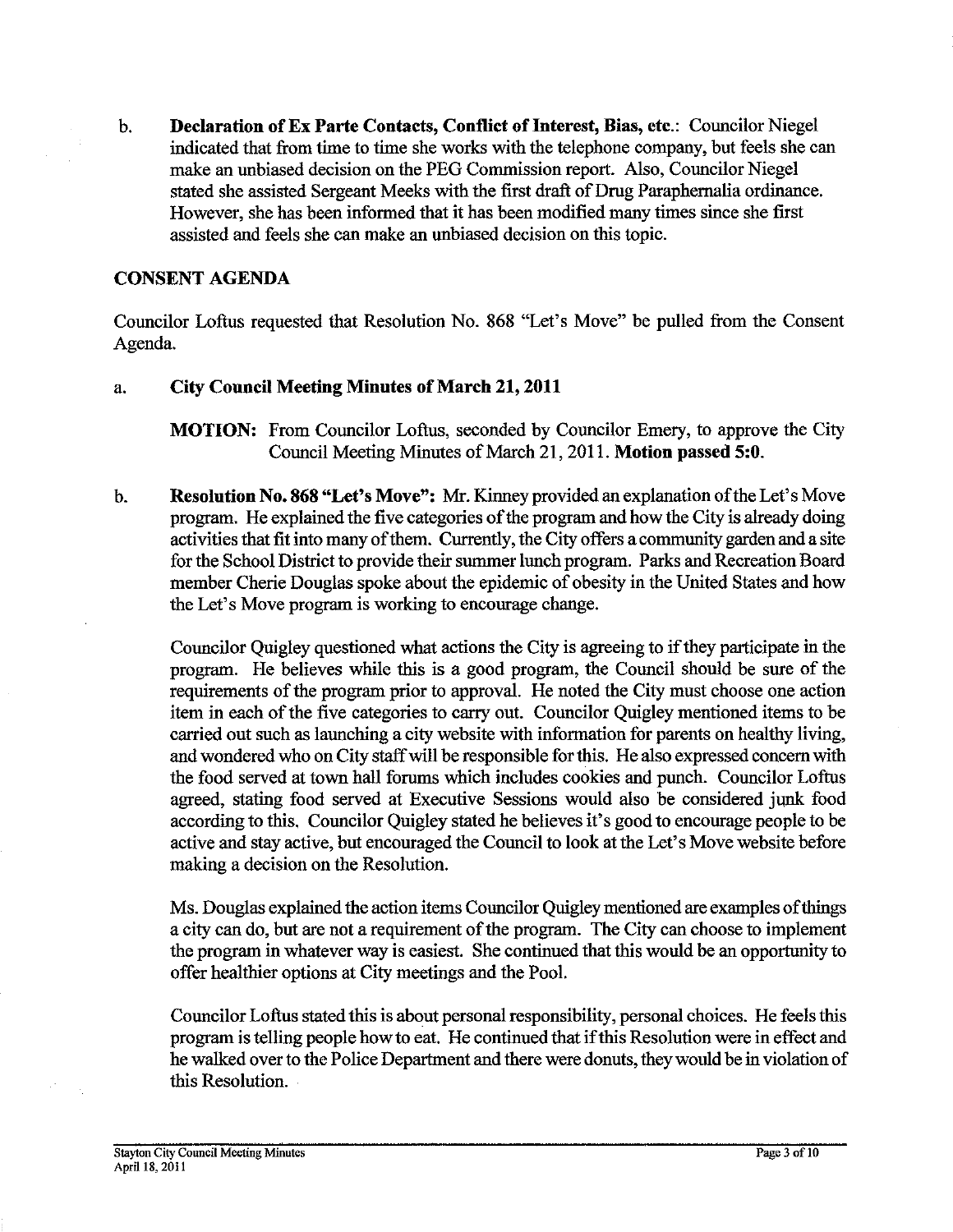Councilor Niegel stated she feels they are reading the Resolution out of context, and what they are referring to are the "Whereas" statements. She read from the Resolution, explaining the City would be in support of these items.

Councilor Loftus suggested eliminating everything until the Resolution states we support didn't feel the City should obligate itself to making policy changes as Councilor Quigley had pointed out and could have a serious unintended consequence and cost.

Councilor Emery stated while he likes the idea. However, in this situation he has to agree with the views of Councilors Loftus and Quigley.

Mayor Vigil asked the Council where they wanted to go with this issue.

**MOTION:** From Councilor Loftus, seconded by Councilor Quigley, to table the Let's Move Resolution indefinitely. **Motion passed 4:l (Niegel).** 

## **PUBLIC HEARING** - **None.**

## **UNFINISHED BUSINESS**

## **Report from PEG Commission**

a. **Staff Report: Mr.** Eubank reviewed the staff report included in the Council packet.

Councilor Loftus asked if a link to the City Council meeting videos is available on the City's website. Mr. Eubank stated that Ms. Angelo has informed him that there is a link to the meeting videos on the City's website.

Mr. Kingsley reviewed the PEG Commission memorandum included in the Council packet. The PEG Commission recommends the Council approve Option 1.

Councilors Emery and Porter, as well as Mayor Vigil thanked the PEG Commission for all the work they have done.

b. **Council Deliberation:** Councilor Loftus referred the Council to the agreement, and pointed out that it states SCTC has exclusive rights to the videos. He suggests this be reconsidered. Mr. Eubank stated this document is still a draft form and thanked Councilor Loftus for pointing out this issue.

At this point, staff is looking for direction from the City Council if they are in support and would like to move forward.

## c. **Council Decision:**

**MOTION:** From Councilor Loftus, seconded by Councilor Emery, to continue negotiations with SCTC and bring a final agreement back to the City Council.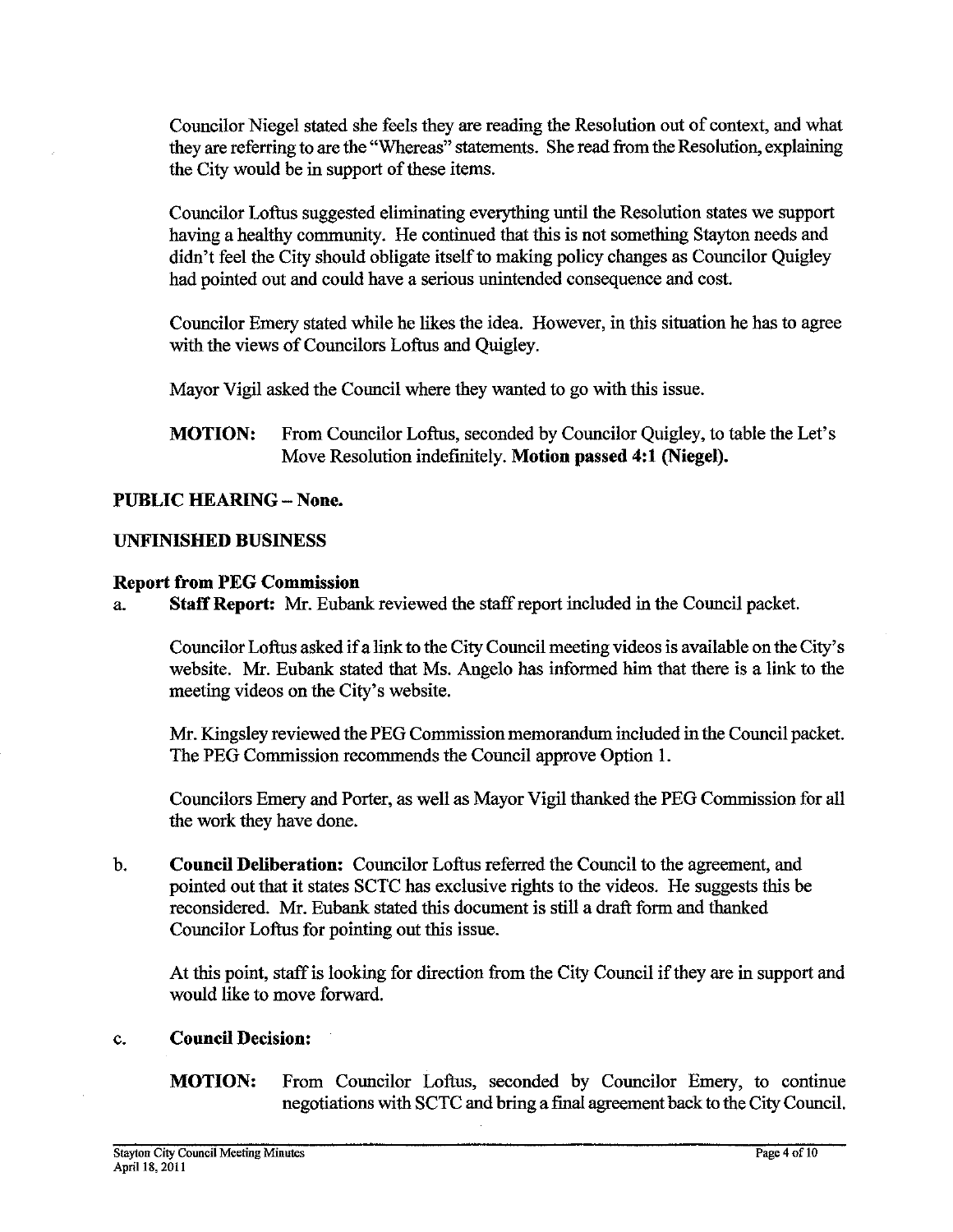## Motion passed 5:0.

#### **NEW BUSINESS**

## **Ordinance No. 934 SMC 9.40 Relating to Drug Paraphernalia**

a. **Staff Report:** Police Chief Sebens reviewed the staff report included in the Council packet.

Prior to tonight's meeting, staff mailed out a letter notification to local store owners and managers informing them of the proposed Ordinance. A copy of this letter was distributed to the City Council. The North Santiam School District submitted a letter of support for the Ordinance, which was included in the City Council packet. Staff was also contacted by the Perez family who owns La Esperanza, who expressed their support for the Ordinance.

Sergeant Michael Meeks gave a presentation to regarding the origins of the Ordinance, paraphernalia and its effects the community. The Council was provided with handouts which covered examples of paraphernalia and information on paraphernalia sold locally. Sergeant Meeks spoke about the items included in the handouts and how they are used together for drug use. He explained that paraphernalia is a complicated issue, and an oficer must look at the totality of the situation.

**Council Deliberation:** Councilor Quigley asked if an item is going to be deemed drug paraphernalia, would it need to have drug residue on it. Sergeant Meeks stated it would be difficult to prove it was paraphernalia if there was no residue or drugs found with the item. Chief Sebens added there are a couple of items that are only used for drugs. He gave one example of a "cracker" which is used to crack open the nitrous-oxide container (aka "whipits") and then hooked to a balloon for huffing purposes.

Councilor Quigley asked why these items are currently allowed to be sold. Chief Sebens stated the Oregon Revised Statutes are written in such a way that it's not enforceable and is a civil violation.

Councilor Porter asked if it were a stretch to believe vendors were unaware the items they are selling could be considered paraphernalia. Sergeant Meeks agreed, and stated Methbusters had sent a letter to the vendor informing them that these items are paraphernalia.

Councilor Loftus asked if Sergeant Meeks spoke with Bi-Mart or Stayton Pharmacy. He stated he had not. Councilor Loftus stated many of the items included inthe Ordinance could be sold individually for legal purposes, and he is concerned about potential for lawsuits if a mistake is made. Ifthis Ordinance is designed to ban these items from being sold in Stayton, he believes the City will **run** into issues. He suggested including in the Ordinance that the display of these items needs to be concealed, and limit the sale of these items to minors.

Councilor Emery asked if Sergeant Meeks had made an attempt to visit the vendors that sell these items and what response he received. Sergeant Meeks stated contact had been made via letters and visiting the stores.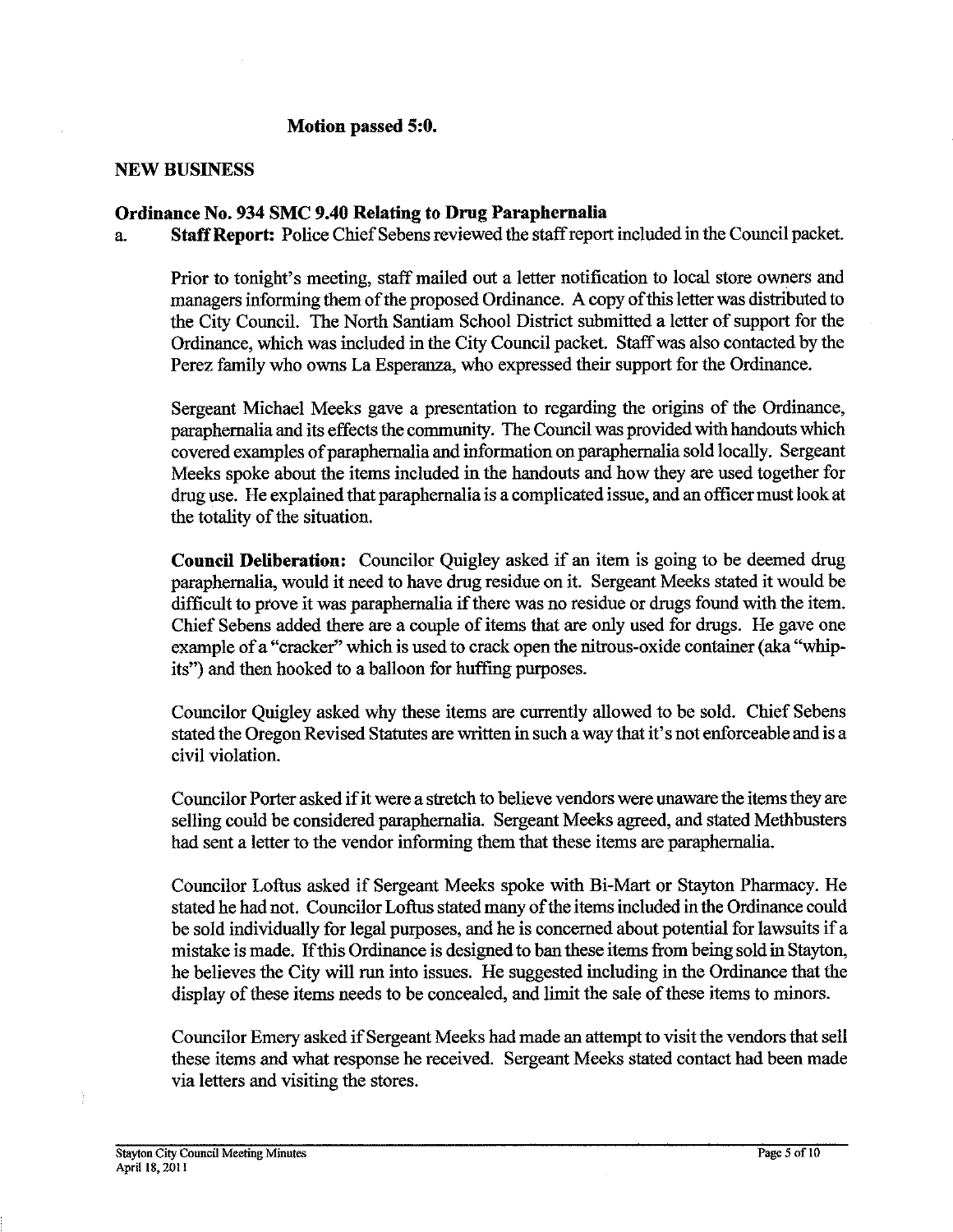Councilor Niegel explained that there is a state statute that allows local entities adopt an ordinance such as the one being proposed and many other cities and counties have adopted similar ordinances.

Councilor Loftus asked Sergeant Meeks if guns kill people. He continued that in America it is legal for these items to be sold. These items are legal and the seller doesn't know the intended use of the product. The item has to be used with illegal drugs to be considered paraphernalia. He doesn't feel the government is a babysitter, and that it comes down to personal responsibility. He feels if this moves forward, there needs to be clarification as to the type of establishment or exemptions of establishments that sell these types of paraphernalia such as hypodermic needles for diabetics. Mayor Vigil stated that would not be considered paraphernalia because it is being used for a legitimate purpose, not for illegal drug use.

Chief Sebens stressed that the officers have to look at totality of circumstances in every case.

## b. **Council Decision:**

**MOTION:** From Councilor Emery, seconded by Councilor Niegel, to adopt Ordinance No. 934 relating to drug paraphernalia.

## Discussion

Councilor Loftus stated he can't support the Ordinance the way it is currently written. He would like to see some modification made to it; however that is not the way the Motion has been made.

## **Motion passed 3:2 (Loftns, Quigley)**

## **"No Tobacco" in City Parks Draft Ordinance**

a. **Staff Report: Mr.** Kinney discussed the staff report included in the Council packet and introduced Tobacco Prevention and Education Coordinator Emily deHayr from the Marion County Health Department.

Ms. deHayr spoke about the Marion County Tobacco Prevention and Education Program (TPEP). She gave the Council a brief background of the TPEP program and other communities who have adopted similar policies. In December 2010, Ms. deHayr approached the Parks and Recreation Board to seek support of a "No Smoking" / "No Tobacco" policy in Stayton. She received overwhelming support from the Board.

Councilor Loftus asked if Marion County would be willing to pay for 100% of enforcement. Ms. deHayr stated these policies tend to be self-enforcing, especially when signs are posted. If adopted prior to the end of the fiscal year, Marion County would be willing to pay for 75% to 100% of signage costs.

Councilor Quigley asked if the premise behind this ordinance is because of second-hand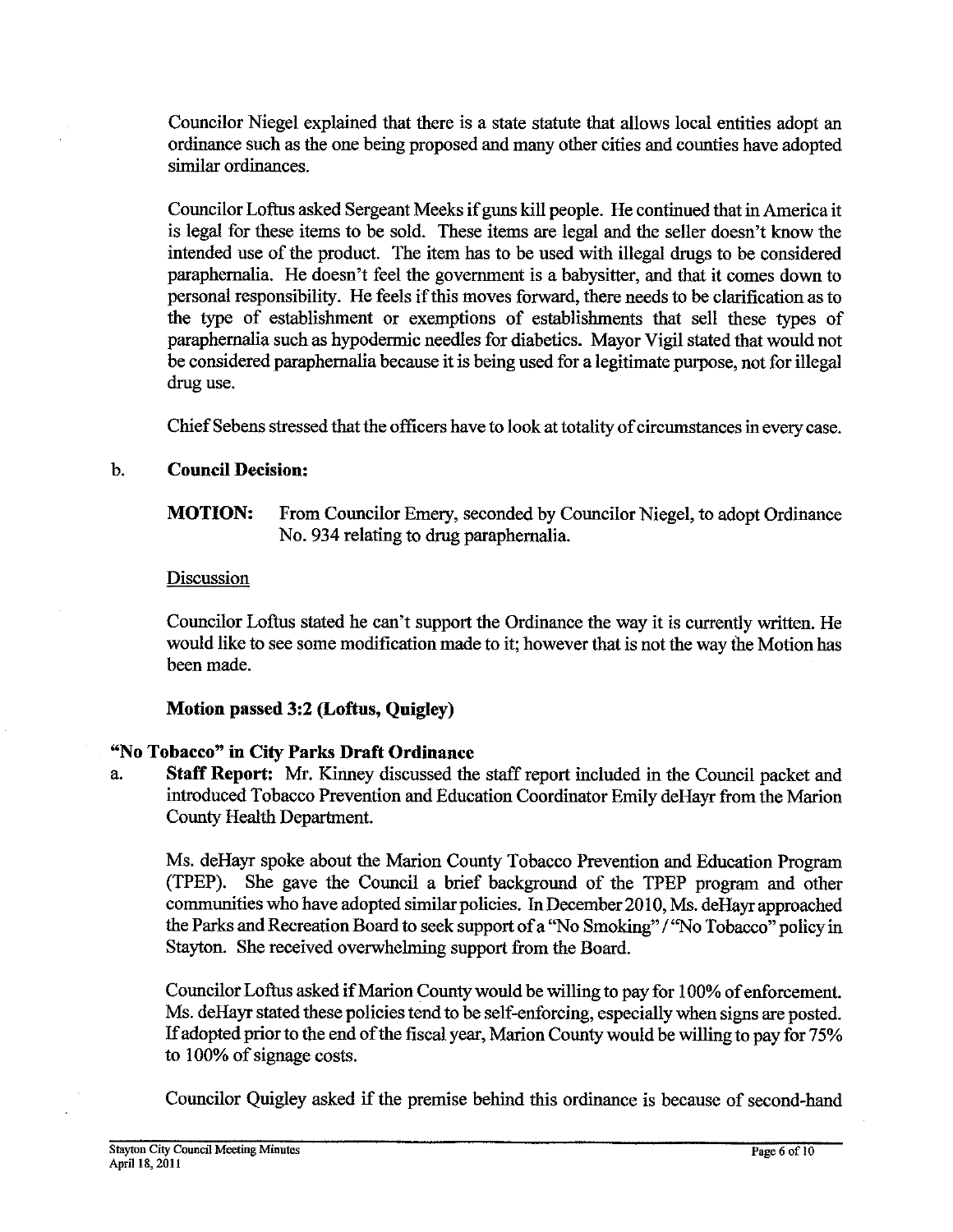smoke. Ms. deHayr agreed and spoke about the harms of second-hand smoke and smokeless tobacco.

Councilors Emery and Niegel spoke up in support of this Ordimance.

Mr. Kinney stated staff is looking for policy direction from the Council. Staff isn't anticipating a citation process, rather looking at public education and dealing with circumstances as they arise. Ms. deHayr added that as part of the TPEP program, she would be available to assist with technical assistance, communication plans, as well as the adoption and implementation process.

Councilor Porter inquired how the policy is enforced at Chemeketa Community College (CCC). Ms. deHayr explained that it is her understanding that the CCC public safety officers will approach someone who lights a cigarette and inform them of the policy. If someone repeatedly is not following the policy, they will be excluded from the campus.

John Brandt (625 N. *7th* Avenue) expressed his and his wife's support of this policy. They have regularly cleaned up litter in Pioneer Park and most of what they find are cigarette butts, which take anywhere from 8 months to 10 years to deteriorate.

Councilor Emery asked if violators would be excluded from a park for 30 days. Chief Sebens stated the Stayton Police Department doesn't have the staffing to enforce this policy regularly. However, if an officer was walking through a park and noticed someone smoking, Chief Sebens feels the situation would be handled similarly to CCC.

Mayor Vigil commented that this seems to be more of a self-policing policy, putting it into the hands of park users who **can** point out the rules to those violating the rules.

Councilor Loftus asked if barbequing was allowed in City parks. Mr. Kinney stated it is. Councilor Loftus asked if it was appropriate to also ban this from the parks because barbeques produce smoke as well. Ms. deHayr stated the smoke from a grill is different from the smoke of a cigarette. There are over 4,000 additives that go into cigarettes, many of which are carcinogenic which are not present in barbeque smoke.

Councilor Quigley asked if this will be limited to all City property or only City parks. Mr. Kinney stated this was something discussed by the Parks and Recreation Board, and they chose to limit it to only parks. Councilor Quigley clarified that during an event such as SummerFest, smoking would be allowed on  $3<sup>rd</sup>$  Avenue during the street fair. Mr. Kinney agreed, but stated at the car show at Pioneer Park it would not be allowed because this is a City park.

## c. **Council Deliberation:**

## **MOTION:** Councilor Emery, seconded by Councilor Niegel, to direct staff to draft a tobacco-free ordinance for all City parks. **MOTION** passed 3:2 (Loftus, **QuigIey)**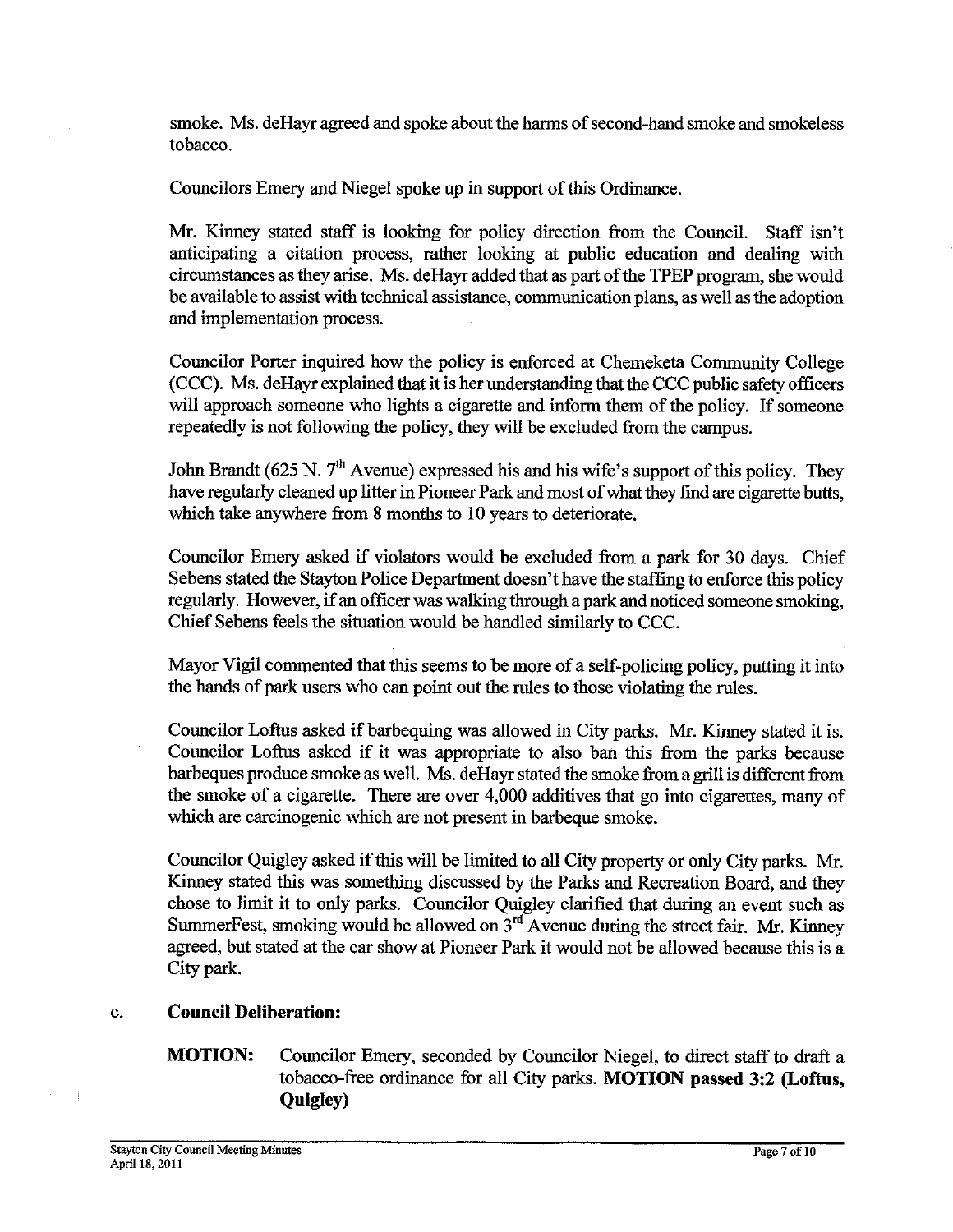## **STAFFICOMMISSION REPORTS**

# **Finance Director – Christine Shaffer**<br>**a. March 2011 Finance Depay**

**March 2011 Finance Department Report:** Ms. Shaffer reviewed the monthly operating report for Finance.

#### **Police Chief's Report** - **Rich Sebens**

a. **Statistical Report March 2011:** Chief Sebens briefly reviewed the March 201 1 Statistical Report. He also informed the Council about a Drug Turn-In event which will be held on Saturday, April 30 from 10 a.m. to 2 p.m. at the Stayton Public Library.

#### **Public Works Director's Report** - **Dave Kinney**

- a. **March Monthly Operating Report: Mr.** Kinney reviewed the March Monthly Operating Report for the Public Works Department.
- b. **Public Works Update: Mr.** Kinney informed the City Council of one additional item not included in the Public Works Update. Unfortunately, the City was not funded through the EDA for the  $10<sup>th</sup>$  Avenue improvements. The City has received a grant from ODOT. At this point, staff will be reviewing the project budget to determine how to best move fonvard.

The High Street waterline is complete. As long as weather permits, paving will be done by June 30.

c. **WWTP Improvements Progress Report March 2011: Mr.** Kinney reviewed the Progress Report included in the Council packet.

## **Pool Manager's Report** - **Rebekah Meeks**

- a. **March 2011 Monthly Operating Report:** Ms. Meeks reviewed the March 2011 Pool Operating Report.
- b. **Pool Update:** Ms. Meeks updated the Council on the Sprint Triathlon and the resurfacing project. Councilor Loftus asked if the City would be going after contractor for the faulty resurfacing and if Ms. Meeks knewthe amount of lost revenue due to Pool closures. She was unsure of the exact amount at this time. Councilor Loftus asked her to include lost revenue due to closures in her report next month.

## **Library Director's Report** - **Louise Meyers**

a. **March 2011 Activities/Statistics:** The Library is doing well, and experiencing recordbreaking book check-outs.

Councilor Emery asked Ms. Meyers if she had ever thought of doing an event similar to one done at a local library called "Food for Fines." Ms. Meyers stated she had spoke with the City Administrator approximately a year ago about doing a similar event, but hadn't moved forward on it. She continued that if the Council desires, she would be more than happy to put together an event like this for the Stayton Library.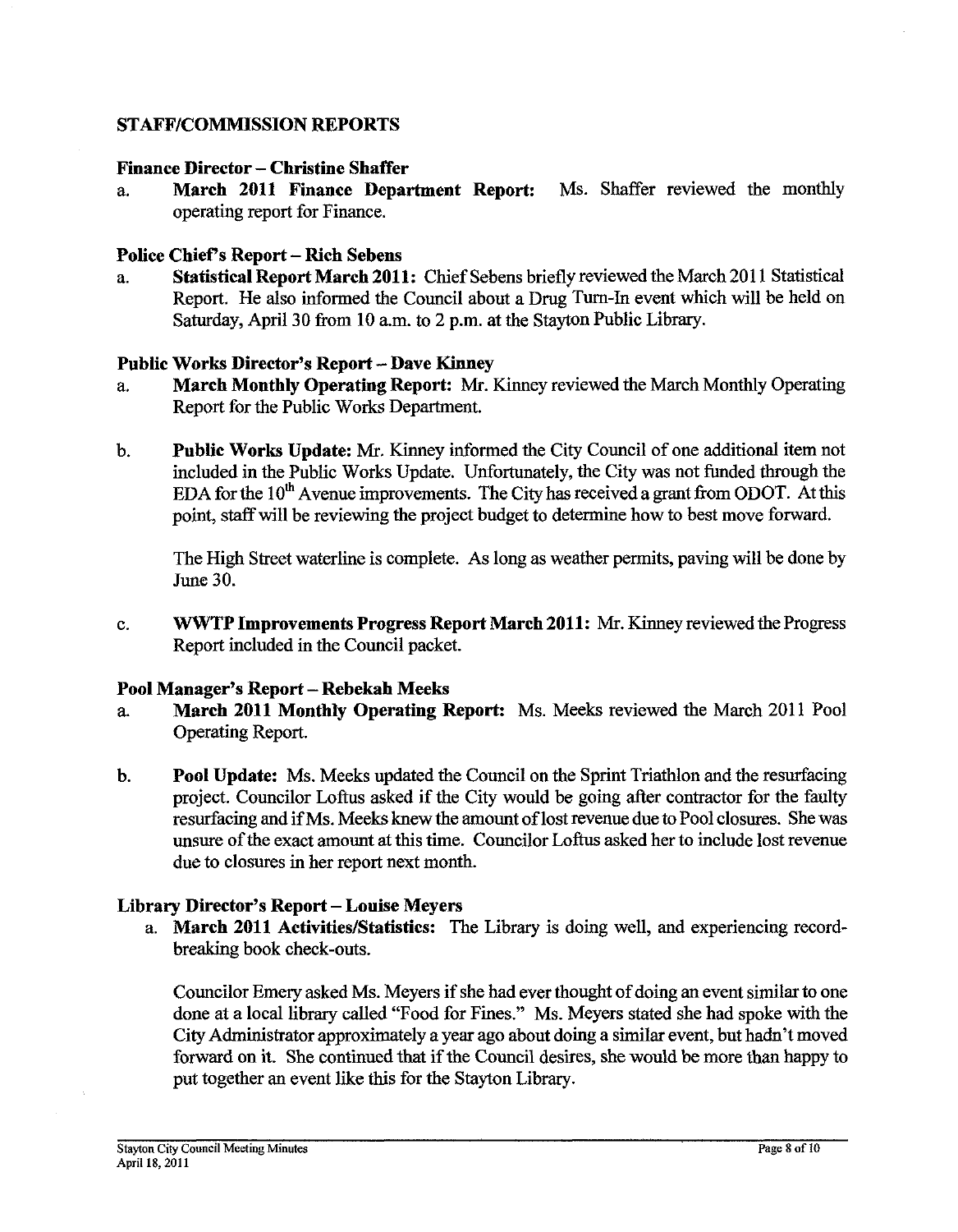## PRESENTATIONS/COMMENTS FROM THE PUBLIC - None.

## **BUSINESS FROM THE CITY ADMINISTRATOR**

a. **CounciVLibrary Foundation Get Together, April 2stb, 6:30 p.m.:** Mr. Eubank reminded the Council about the City Council / Library Foundation Get Together which will be held at the E.G. Siegmund meeting room at the Library. This will be a chance for the two groups to get to know each other and share ideas.

#### **BUSINESS FROM THE MAYOR - None.**

#### **BUSINESS FROM THE COUNCIL**

a. **Weddle Funeral Service Flagpole:** Mayor Vigil inquired as to what the procedure would be to allow the installation of the flagpole as proposed. Mr. Fleishman stated the rule would need to be removed completely in order to allow the flagpole to be installed as proposed.

Mayor Vigil asked for background on the flagpole rule. Mr. Fleishman explained that this rule has been in the Stayton Municipal Code since approximately 1989 or **1990.** He is unaware of how or why this rule was put into place, but it appears the rule has not been closely followed over the past 20 years. Generally sign codes exempt governmental flags from restrictions. If the City Council would like to increase the height allowed for a flagpole, this would be a policy issue which would need to go through the Planning Commission, public hearings, etc. and will take at least a few months to complete.

Mayor Vigil asked if there is something that can be done quickly that will allow Weddle Funeral Service to install their flagpole now. Mr. Fleishman stated the Council could choose to ignore the Code until such time it is changed.

**MOTION:** From Councilor Loftus, seconded by Councilor Quigley, to waive the Stayton Municipal Code requirements relating to flagpoles and allow Weddle Funeral Service to install a 35' flag pole on their property, and direct staff to return with a modification of the Stayton Municipal Code.

**Discussion:** Councilor Porter felt the placement of the flagpole at the corner of 3<sup>rd</sup> Avenue and Fern Ridge Road would be a distraction to drivers. Mr. Cranston stated the size of the American flag will be **10'** by *6',* and the state flag flying below it will be smaller in size. The flagpole will be 44' from Fern Ridge Road and 50' from 3<sup>rd</sup> Avenue.

Councilor Emery stated he has no problem with the flagpole.

## **Motion Passed: 4:l (Porter)**

#### **ADJOURN**

There being no further business, the meeting was adjourned at **9:40** p.m.